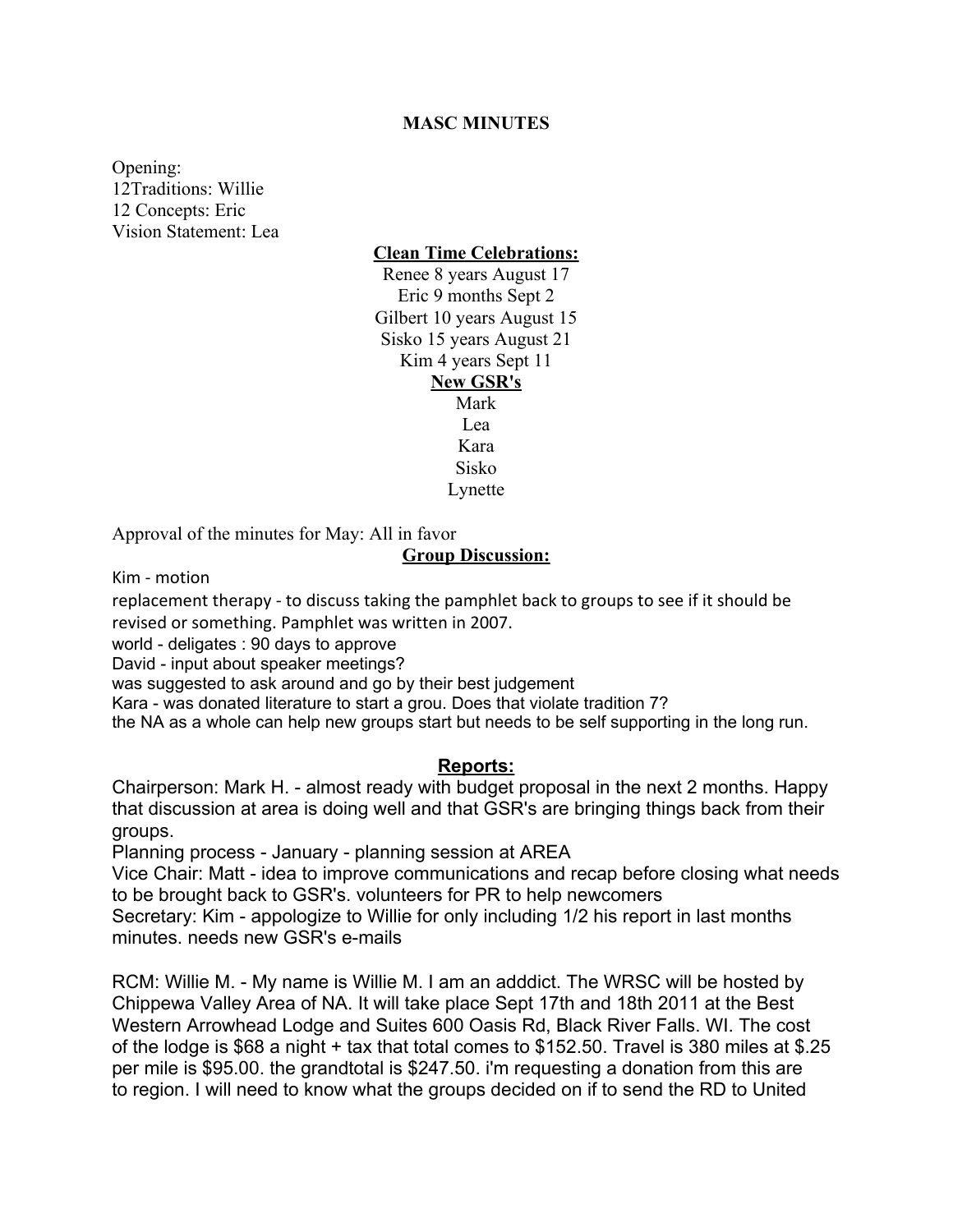States Service Conference. The \$750 exceeds their budget Thank you for allowing me to serve H & I: Corey L.

# **H & I Subcommittee Meeting Minutes September 11, 2011**

Attendance Corey L. Howie H. David F. Colin N.

Ian P.

Leah L.

New Member

We would like to welcome Leah L. to H & I. She comes to Milwaukee via lowa and Montreal. She has previous experience in H & I including committee chair and 11 years clean time. We have agreed to accept her as an acting panel member, qualified to serve on any panel we can place her on.

Motion for clean time requirement.

A motion was brought to the subcommittee asking that a person with less than six months clean time be allowed to complete their 3 silent training panel periods. The subcommittee accepted this motion with the understanding that no one is allowed to actively share on a panel without six months clean time.

Jailhouse Rock

The location is confirmed. It is St. Johns on 55th and Greenfield.

Flyers have been printed, RCM has been given some to take to region.

WE NEED AUCTION ITEMS.

Rogers Memorial Hospital

Both panels are fully staffed.

We have started a closed NA meeting there on Wednesday nights at 7:30 p.m..

Activities: Peter M. - no e-mail

Outreach: Ned H.

414-940-6940….

#### neddo999@aol.com

I attended 3 of 5 meetings that needed support that Outreach had printed flyers for. Outreach had showered both areas with flyers for the All Saints meeting, Top o The Morning, Wednesday at Summerfield Church, The Addiction Resource Center, Mon at &pm in Waukesha, the Saturday morning meeting at the Behavior Health Complex, and the 2 NA meetings at 4805 w. Center. I attended the Addiction Resource Councils meething. There were 8 present and was told they normally get 10 - 12. I attended the Behavioral Health Complex meeting and there were 6 present. They said normally get 8 - 10. And I attended the Saturday 1pm meeting at 4805 W. Center. There were 5 present and was told they and the friday group have been getting 5-6 pe week. I heard that the Top O the Morning group wednesday at summerfield have 8 regulars and heard the All Saints meetings were doing well also. so distributing 5 reams worth of flyers for those groups sere successful.

Literature: Matt R. - breaking even - sold \$1,126 no new keytags - not approved.

PR: Mark - no report

Website: Roman E. - absent - does need help with websit via e-mail